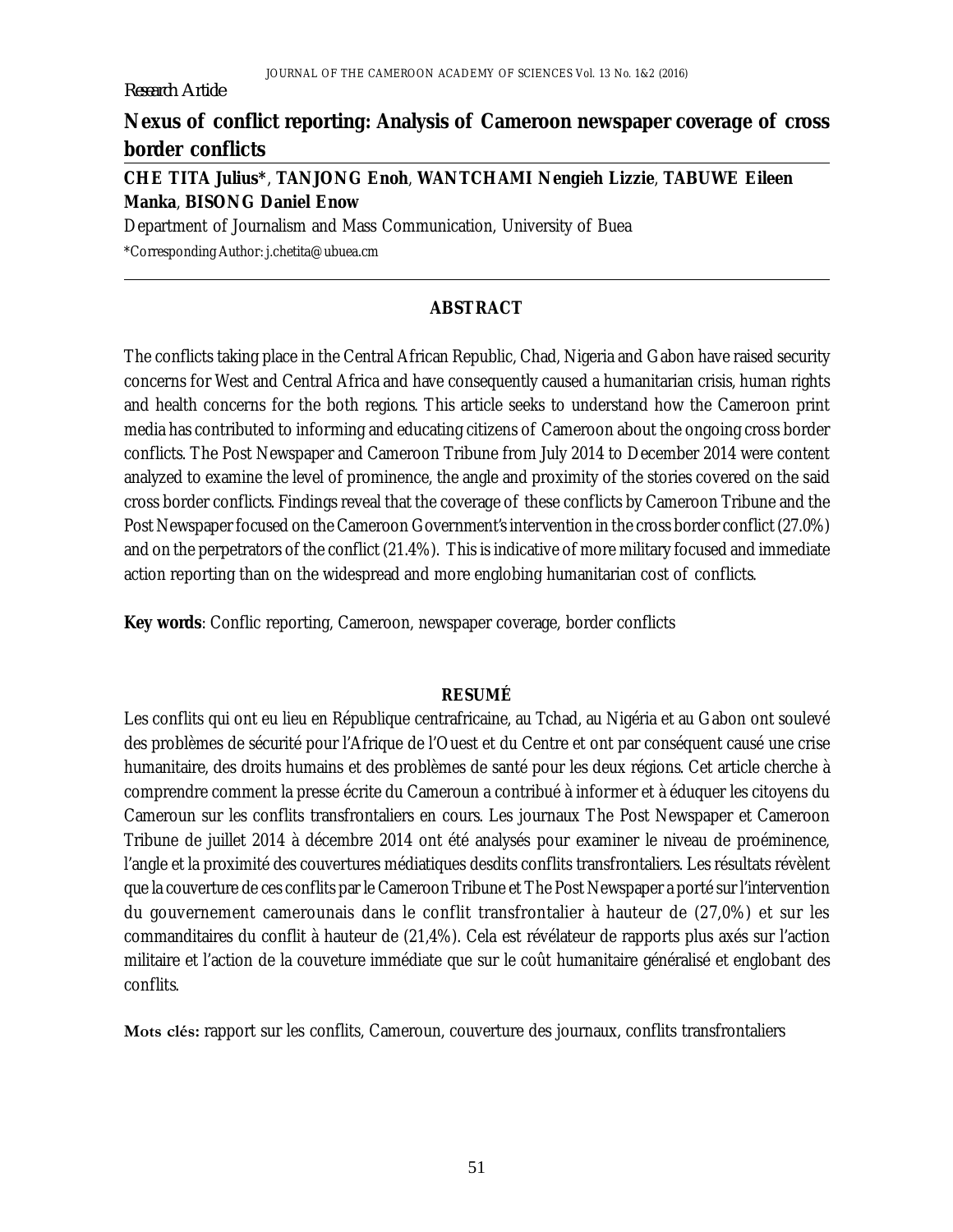#### **Introduction**

For almost a decade, most countries bordering Cameroon have been engaged in ongoing internal conflicts that sometimes impact on Cameroon. The countries concerned are the Central African Republic, Chad, Nigeria and Niger. The said conflicts have raised security concerns for West and Central Africa Regions as well as caused humanitarian crises, human rights issues and health concerns. They have been the subject of a few studies on conflict management and peace building within the region (Onuoha, 2014, Edeani, 1994).

These conflicts have also pushed the Cameroon Government and the attention of the Cameroonian public to ponder on the consequences of the violence on the livelihoods and security of Cameroonians. People are interested in knowing what is happening in the areas where fighting is ongoing and how this will affect their lives and those of their friends and families.

An understanding of how the media angles stories on conflicts may bring about the resolution or amplification of conflicts (Udomisor, 2013). Consequently, it is in the interest of the public that the media should disseminate information that is balanced. Such information should empower audiences to make informed decisions about the conflicts and the impact that they are having on the political, economic and social health of the countries within the affected areas and the lives of the citizens therein. Conflicts have wide effects across publics that might have convergent or divergent views about the problems. Thus, the onus is on the media to harmonize thoughts and action amongst the publics through insightful reporting.

The history of conflicts in countries bordering Cameroon is a long one. Chad and Central African Republic (CAR) are two countries that have been riddled by political strife, coups and counter coups from their days of independence (Giroux, Lanz

& Squaitamatti 2009). This has generated a discourse of regional conflict whereby security threats can travel across space (Buzan & Waever 2003; Lake & Morgan 1997). Similarly, Wallensteen and Sollenber (1998) examined regional conflicts based on the experiences of neighboring countries in relation to cross border crises.

Boko Haram (2009) and Seleka are some of the neighbouring conflicts that have threatened Cameroons peace over the years. The name Boko-Haram can be traced to the Hausa word BOKO which means "Animist", Western or Non Islamic education and the Arabic word HARAM that figuratively means "sin" or "forbidden" (Dauda, 2014). The late Ustaz Mohammed Yusuf as a dissenting force to the political, economic and social realities pitting the Nigerian Muslim North to the Christian or animist south founded Boko Haram in Maiduguri in 2002. Boko Haram rejected the legitimacy of the secular state which they described as being evil and unworthy to their allegiance (Pham, 2012). The group also exploited the fact that the northern part of the country was relatively poorer than the South and from that framed accusations of neglect against the National Government that was presented in their messages as being corrupt and indifferent to the plight of the North. The group's initial attacks against the symbols of the Nigerian State and security forces took place in 2003 when they attacked and killed policemen. However the National Security forces repelled these attacks therein forcing Boko Haram to regroup and move their base to Kanamma (Yobe State) where they hoisted the TALIBAN flag over their encampment and dubbed the place "Afghanistan" in 2004 (Dauda, 2014; Pham, 2012). Boko Haram has escalated its attacks at various Nigerian targets since 2011 and is currently taking punitive incursions into countries like Cameroon, Niger and Chad that are seen to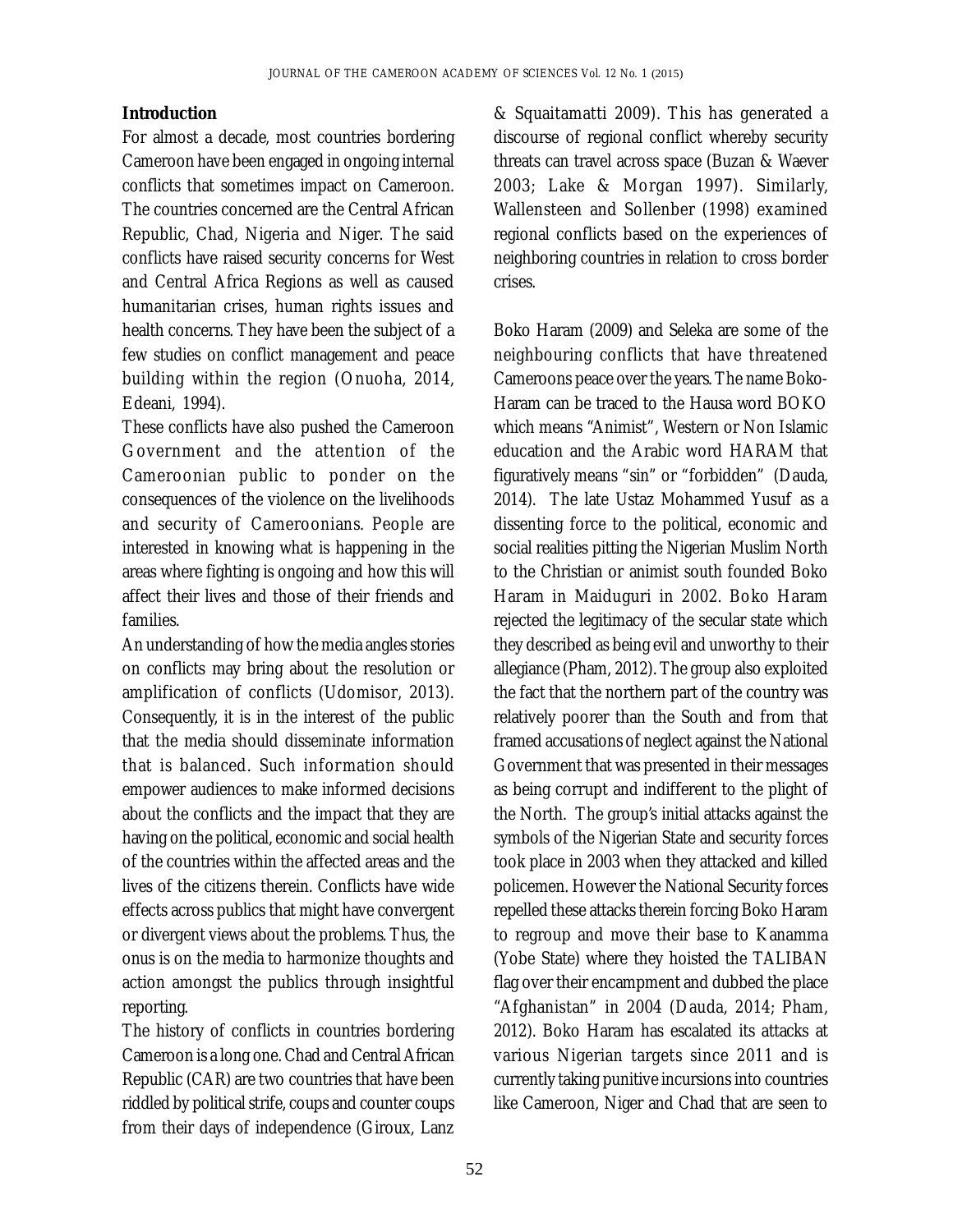be members of the international coalition against the extremist Islamic movement.

SELEKA on the other hand is a coalition of Muslim forces from the North of the Central African Republic (CAR). This coalition overthrew Mr. Bozize who was the President of the country from 2003 to 2013 and replaced him with Michel Djotodia. Regrettably the overthrow of Bozize's government and the arrival of Djotodia as the president of the CAR set the stage for more strife in the war ravished country (Zoumara & Ibrahim, 2014).

On taking power, the SELEKA brought in extremist Muslims from Chad and the Sudan to join them in their desire to cleanse the CAR of the presence of Christians and animist tribes. It was even reported that they killed many people and forced others to join their forces (Human Right Watch, 2013). Weak as he turned out to be, Djotodia lost control over his forces and was incapable in his capacity as the President of CAR to protect all its citizens. The SELEKA looted and killed those who tried to stand up to them. The bloodshed and reckless demeanour motivated Southerners, Christians and animists in the CAR to come together and create a resistance force using the umbrella name ANTI BALAKA. The stage was now set for the bloody civil war that

has rocked the CAR. The ANTI BALAKA equally proved to be very ruthless and as they vented their vengeance on anything Muslim. The country was once more thrown into a pathetic state of decay. The fighting led to more refugees moving into Chad and Cameroon thereby creating a humanitarian problem.

The ongoing conflicts in countries bordering Cameroon are having quite a negative impact on the peace of the nation because the belligerent parties quite often transport their battles into Cameroon in cross border raids on retreating factions that use Cameroon as a fallback position (Moore, 2014). The displaced people could be foreigners fleeing from their countries to seek for shelter in Cameroon or internally displaced persons (IDPs) moving away from border areas exposed to cross border raids. Moreover irrespective of the fact that these displaced persons have run away from the affected areas, they sometimes find no haven of peace in Cameroon because the aggression will at times manifest itself right in Cameroon as it has been observed recently with suicide bombings that are currently taking in Maroua or the killing of Cameroonians near the borders with the Central African Republic.

| Date       | <b>Incident</b>                                                                                            | <b>Remarks</b>                                                                                                                   |  |
|------------|------------------------------------------------------------------------------------------------------------|----------------------------------------------------------------------------------------------------------------------------------|--|
| 19/02/2013 | Seven members of the Tanguy Moulin-<br>kidnapped<br>family<br>Fournier<br>in<br>Dabanga, Northern Cameroon | Released in April, 2013 in Nigeria in exchange<br>for a \$3.15 million and the release of 16 Boko<br>Haram prisoners in Cameroon |  |
| 4/4/2014   | Two Italian priests and a Canadian nun Released nearly two months later<br>kidnapped in the North          |                                                                                                                                  |  |
| 17/5/2014  | soldier killed and 10 Chinese<br>workers kidnapped in the town of<br>Waza                                  | Ten construction vehicles belonging to Chinese<br>also taken                                                                     |  |

**Some Cross Border Raids in Cameroon Blamed on Boko Haram**

Source: Onuoha, 2014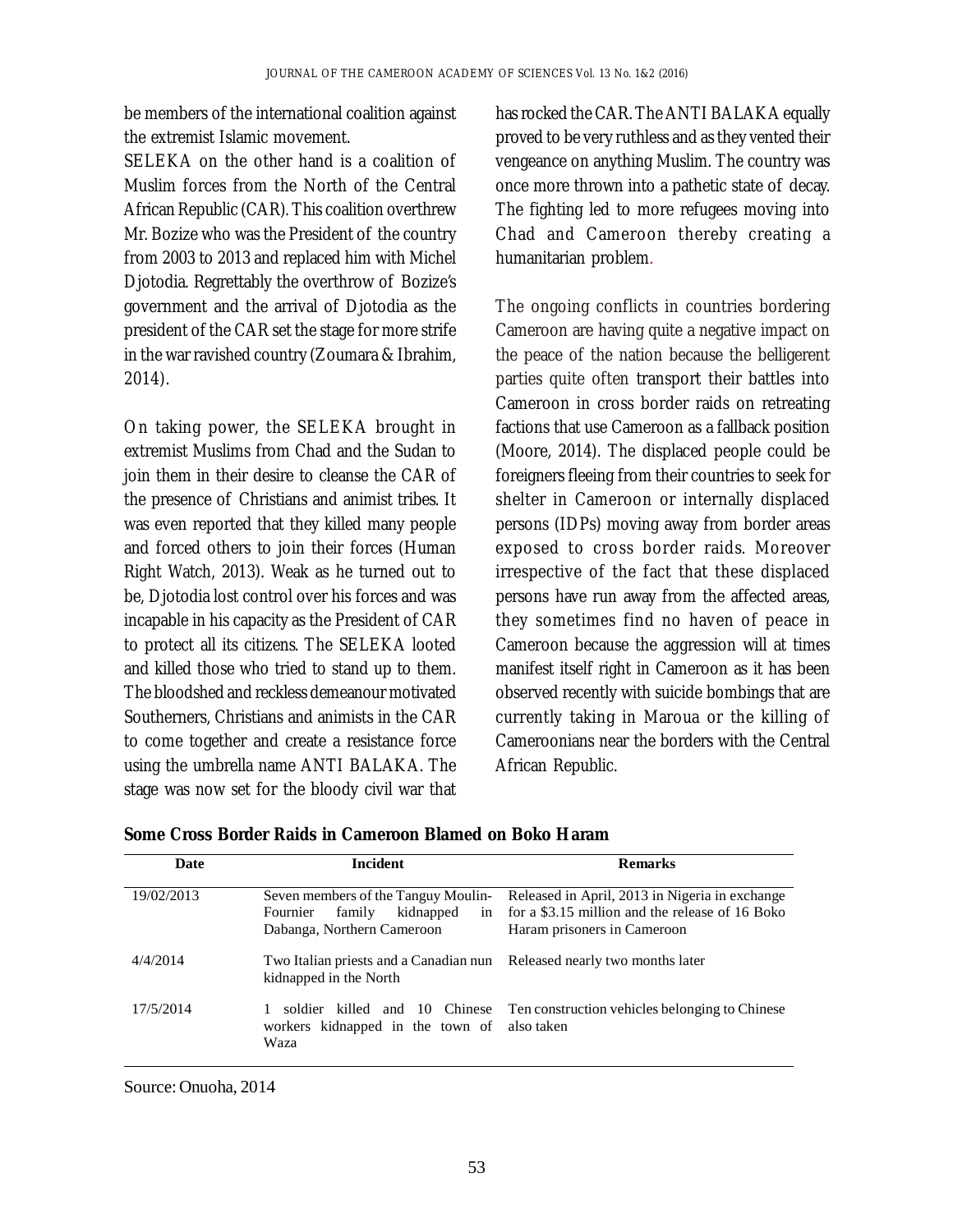According to a report on the CAR crises and its regional impact by the Office for the Coordination of Humanitarian Affairs (OCHA, 2014), Cameroon, alongside Chad and the Democratic Republic of Congo are hosting hundreds of thousands of refugees. This places a burden on the finances of the nation because the refugees have to be fed, clothed, housed and given medical attention at the expense of the interests of Cameroon's citizens.

As what concerns the case of Nigeria, UNHCR has equally highlighted the fact that the BOKO HARAM crisis is forcing Nigerians to flee their country to find refuge in Cameroon. They have registered the presence of more than 19,000 Nigerians in Cameroon with more than 10.000 staying in villages in the Far North Region (UNHCR 2014). In sum, as of August 2014, the country was hosting more than 240.000 displaced people (UNHCR, 2015). Cameroon alone needs over \$54.8 million to manage its refugee problem. Though it receives financial aid from UNHCR, the resources are always in short supply. Moreover the financial assistance does not solve the problem of security if as it has sometimes been observed the refugee camps become hiding grounds for militants as well as targets for attacks.

The burden of managing refugees is not the only problem facing Cameroonians. The Government also has the obligation of defending its borders and citizens. Cameroon's efforts to contain Boko Haram have cost the country in money and lives. Soldiers have died during bouts of fighting and the government is spending millions of francs everyday to maintain a military presence specifically designated to fighting the insurgence in the Northern, Eastern and South Western Regions of Cameroon. There is a heightened sense of loss as parents witness more and more military deaths in border towns. A profession that once was regarded as an easy route to earning

income has become a nightmare. This outcome has resulted in a sharp decrease in the number of young people who want to sign up for the army and the Rapid Intervention Battalion (BIR).

The Nigerian and CAR conflicts have equally in kidnappings and deaths. Boko Haram, with the assistance of the ANSARU Group of Islamists Extremists operating within the Extreme North of Cameroon have kidnapped Cameroonians and Europeans whom they have used in negotiations for ransoms that sometimes get to billions of Francs CFA. As reported by Cameroon Tribune, Cameroon's National Daily, Boko Haram was responsible in 2013 for the kidnapping of seven French tourists (February 2013), the kidnapping of a French Priest (November 2013) and attacks on several Cameroonian villages in various parts of the North. In 2014, the Sect kidnapped ten Chinese workers from a construction site in Waza on May 16. This was complemented with the attack of Kolofata where the Chief of the village and the visiting wife of the Vice Prime Minister of the country were kidnapped. It is believed that about fifteen people died in this attack. Military sources reported that Boko Haram attacked Amchide (a town located at about sixty kilometers from Maroua) on December 17, 2014 with the outcome being the death of one soldier and 116 militants. They also attacked Makari, Amchide, Limani and Achigachia on December 27 and 28, 2014.

It should equally be noted that the disbanding of militia in the CAR left so many militia men with guns that they sell for a living. To that effect, Cameroon has become a fertile ground for arms trafficking. In 2013, AK 47 rifles (5,400) that were being smuggled to Nigeria through the long and porous borders between Nigeria and Cameroon were seized in Maroua by the Cameroonian military (IRIN, 2014). The guns were officially identified as coming from the Sudan and the CAR.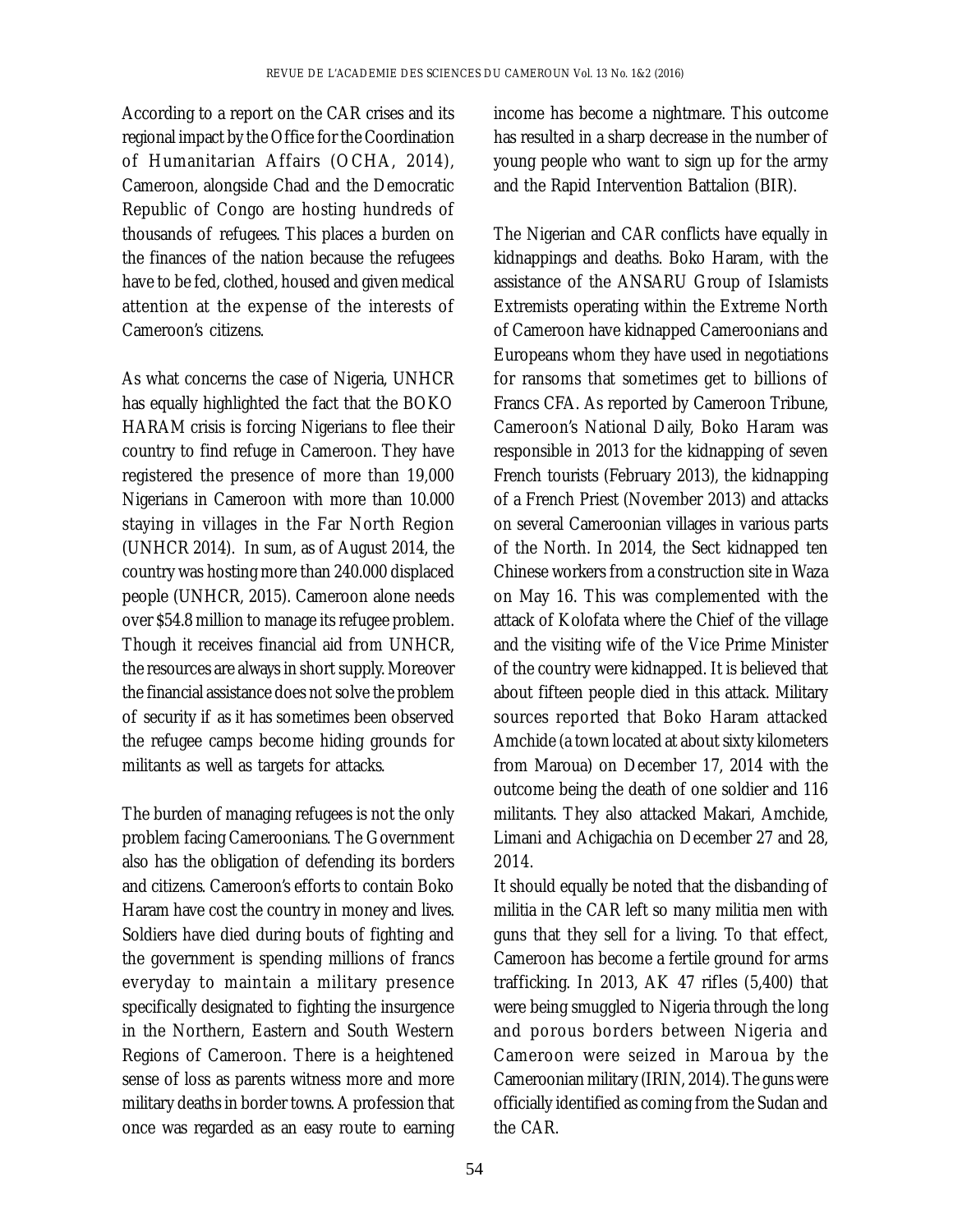In view of the fact that the conflicts taking place in countries bordering Cameroon are having a huge impact on the lives of the state and those of its citizens, this study seeks to find out how the media has contributed in informing and educating Cameroonians about the conflicts. In this wise, we are interested in the level of prominence attributed to these conflicts by our media as reflected by the coverage in terms of quantity, type and position (placement) dissemination of story on the newspaper. The study equally seeks to examine the content of the stories to identify belligerent issues that are covered, who features in the story, the angle of reporting, the intensity of coverage and how human interest aspects of the war are covered

### **Methodology**

Cameroon Tribune and The Post newspapers were content analysed in order to determine qualitatively and quantitatively the nature of media coverage on violent conflicts around Cameroon. According to Berelson (1952) content analysis is a research technique for the objective, systematic, and quantitative description of the manifest content of communication. Holsti (1968) says that it is any technique for making inferences by systematically and objectively identifying specified characteristics of messages. Its uniqueness in comparing media content to the real world, describing communication content in relation to typography and layout of newspapers and magazines makes it an indispensable research method for this study (Walitzer et al, 1978).

The population of the study are issues of Cameroon Tribune The Post Newspaper from July 2014 to December 2014. Cameroon Tribune is a bilingual daily newspaper while The Post is a biweekly (Mondays and Fridays). Hence, in order to create a representative sample, issues of the various newspapers were stratified according to the days of the week, and since all the newspapers

published on Mondays and Fridays, issues were randomly selected within these two days. The population of the study constitute 2 issues x 4 (per month) x 6 months = 48 issues x 2 newspaper organs = 96 issues. Every story related to cross border conflicts was analysed for the study.

The period of July to December 2014 reflects the period of heightened conflict in both CAR between the Seleka and Anti Balaka factions as well as Boko Haram in Nigeria. This period saw massive influx of refugees from the CAR and kidnappings and attacks by Boko Haram in the North. Six persons were involved in coding data for the study hence increasing the inter-coder reliability. The data was analysed using Statistical Package for Social Sciences (SPSS) and crosstabulation and frequency distribution were used to analyse the data.

### **Presentation of Findings**

The study effectively content analysed 96 issues of The Post and Cameroon Tribune newspapers. However, the findings are presented based on the number of articles on cross border conflicts that were reported in both newspapers. The objective was to attempt to decipher the newspapers' management of news in times of conflict. Out of 126 stories analysed, 93 (73.8%) were full news stories. This indicates the importance attached to conflict issues reported in Cameroon Tribune and The Post newspapers. The fact that only 1 (0.8%) article was on Vox pop somehow represents the lack of public participation in media debates regarding conflicts around Cameroon's borders. This may be representative of a weak civil society that does not weigh in on issues of public concern or a weak media that does not have the capacity to include divergent voices in important

issues at stake. The need for public opinion is very important in matters of conflict as government resources both human and financial are committed to such efforts and the choices that government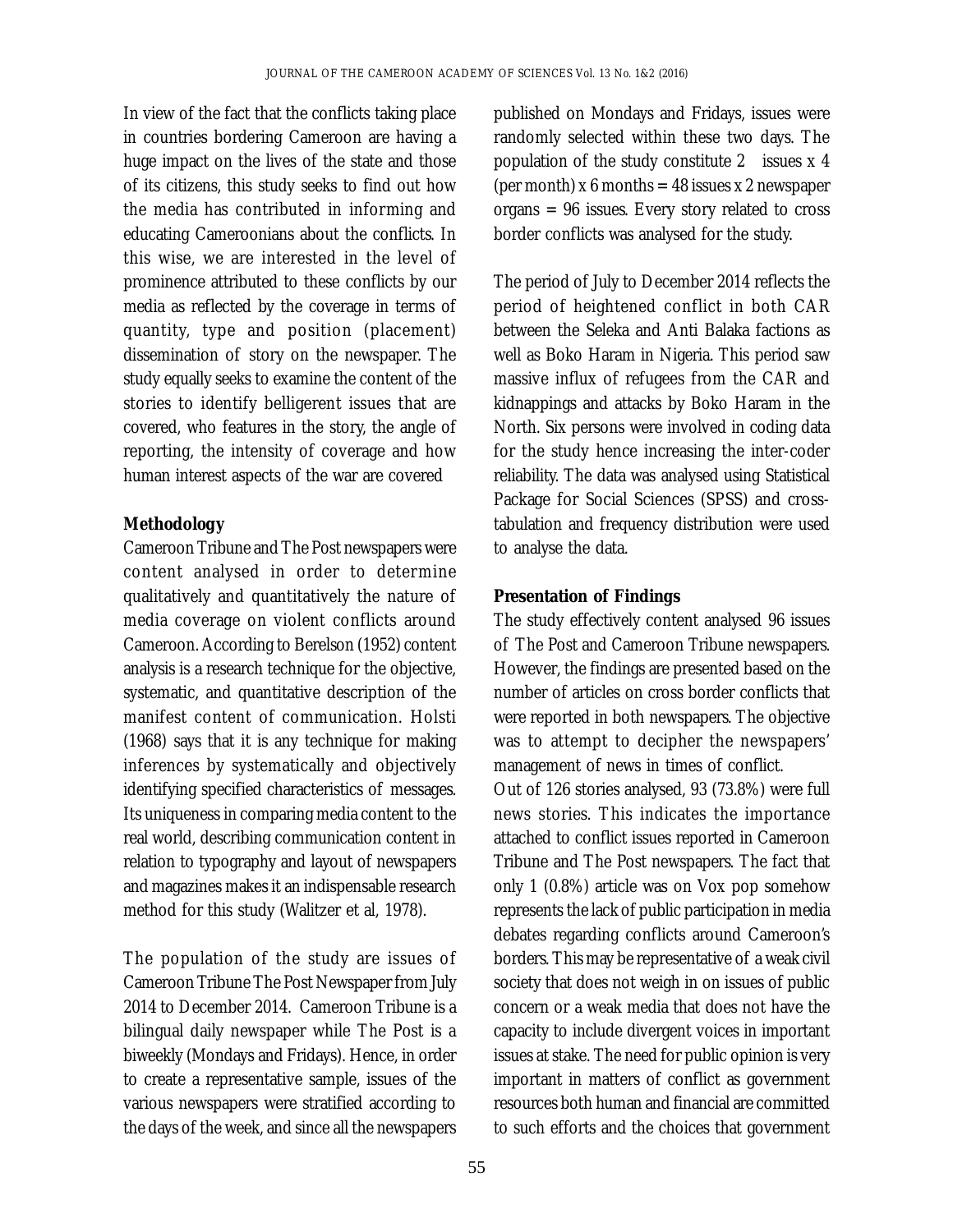makes invariably affects the lives of all citizens. Furthermore, analysis reveals that out of the 126 stories analysed, 8 (6.3%) were interviews and news brief respectively with 7 (5.6%) on commentary/editorial. However, 6(4.8%) of the stories treated were columns while 3(2.4%) were feature stories.

Although a majority of the stories were placed at other pages 77(61.1%), the front page 19 (15.1%) and the middle page 25(19.8%) carried a significant number of stories indicative of the importance sometimes attached to conflict stories. The Post carried more front page stories 11(28.2%) than Cameroon Tribune (9.2%). Only Cameroon Tribune featured stories on its back page 5(5.7%). However, considering that The Front page, Middle and Back pages of newspapers

signifies prominence of stories, Cameroon Tribune on a general perspective treated cross border conflict stories with more prominence which is also apparent in their amount of coverage 87 (69.0%) on cross border conflict as opposed to The Post newspaper 39(31.0%). Furthermore, most of the stories were allotted 1/4 page (49.2%), followed by a heavy coverage of ¾ pages (23.8%). This shows the relevance attached to issues of cross border conflicts by the Cameroon print media. The media's role to inform, educate and to act as a tool for surveillance is therefore evident through coverage and the prominence given to conflict issues.

Data on Table 2 suggest that newspaper coverage by Cameroon Tribune and the Post newspaper of conflict around Cameroon's borders was mainly focused on government's intervention in the cross

| Name of          | <b>Placement of Articles</b> |             |            |             | Total     |
|------------------|------------------------------|-------------|------------|-------------|-----------|
| <b>Newspaper</b> | <b>Front Page</b>            | Middle Page | Back Page  | Other Pages |           |
| Cameroon Tribune | $8(9.20\%)$                  | 17 (19.5%)  | 5(5.7%)    | 57(65.5%)   | 87(100%)  |
| The Post         | 11(28.2.%)                   | 8(20.5%)    | $0(0.0\%)$ | 20(51.3%)   | 39(100 %) |
| Total            | 19 (15.1%)                   | 25 (19.8%)  | $5(4.0\%)$ | 77 (61.1%)  | 126(100%) |

**Table 1:** Prominence of Articles on Cross Border Conflic**t**

**Table 2:** Angle of Coverage of Cross Border Conflicts

| of<br><b>Name</b> | <b>Angle of Article</b>         |                                             |                            |                                    |                               | <b>Total</b>           |                        |              |
|-------------------|---------------------------------|---------------------------------------------|----------------------------|------------------------------------|-------------------------------|------------------------|------------------------|--------------|
| Newspaper         | Cause of<br>violent<br>conflict | Perpetrators<br>of conflict<br>(boko haram/ | Government<br>intervention | Impact<br>(economic,<br>political) | International<br>intervention | Victims of<br>conflict | Conflict<br>resolution |              |
|                   |                                 | seleka                                      |                            |                                    |                               |                        |                        |              |
| Cameroon          | $4(5.0\%)$                      | $17(19.5\%)$                                | 24(27.6%)                  | $3(3.4\%)$                         | $17(19.5\%)$                  | $10(11.5\%)$           | 12(13.5%)              | 87(100%)     |
| Tribune           |                                 |                                             |                            |                                    |                               |                        |                        |              |
| The Post          | $3(7.8\%)$                      | 10(25.6%)                                   | 10(25.6%)                  | $2(5.1\%)$                         | $2(5.1\%)$                    | $9(23.0\%)$            | $3(7.8\%)$             | 39(100%)     |
| Total             | $7(5.5\%)$                      | $27(21.4\%)$                                | 34(27%)                    | 5(4%)                              | $19(15.1\%)$                  | $19(15.1\%)$           | $15(11.9\%)$           | $126(100\%)$ |

border conflict (27.4%) and on the perpetrators of the conflict (21. %). While Cameroon Tribune focused more on government intervention (27.6), The Post Newspaper awarded equal coverage to government and perpetrators (10.6%). Recognised as a haven of peace, the heavy coverage of government intervention is indicative of broader security concerns in the face of

potential outbreak of violence within the territory. It also shows that the government has increased its surveillance of the territory thereby accounting for the majority coverage on Government of Cameroon intervention. Notwithstanding, there is a degree of courtesy demanded by the government from the media in reporting issues in times of conflict. Hence, Journalists and media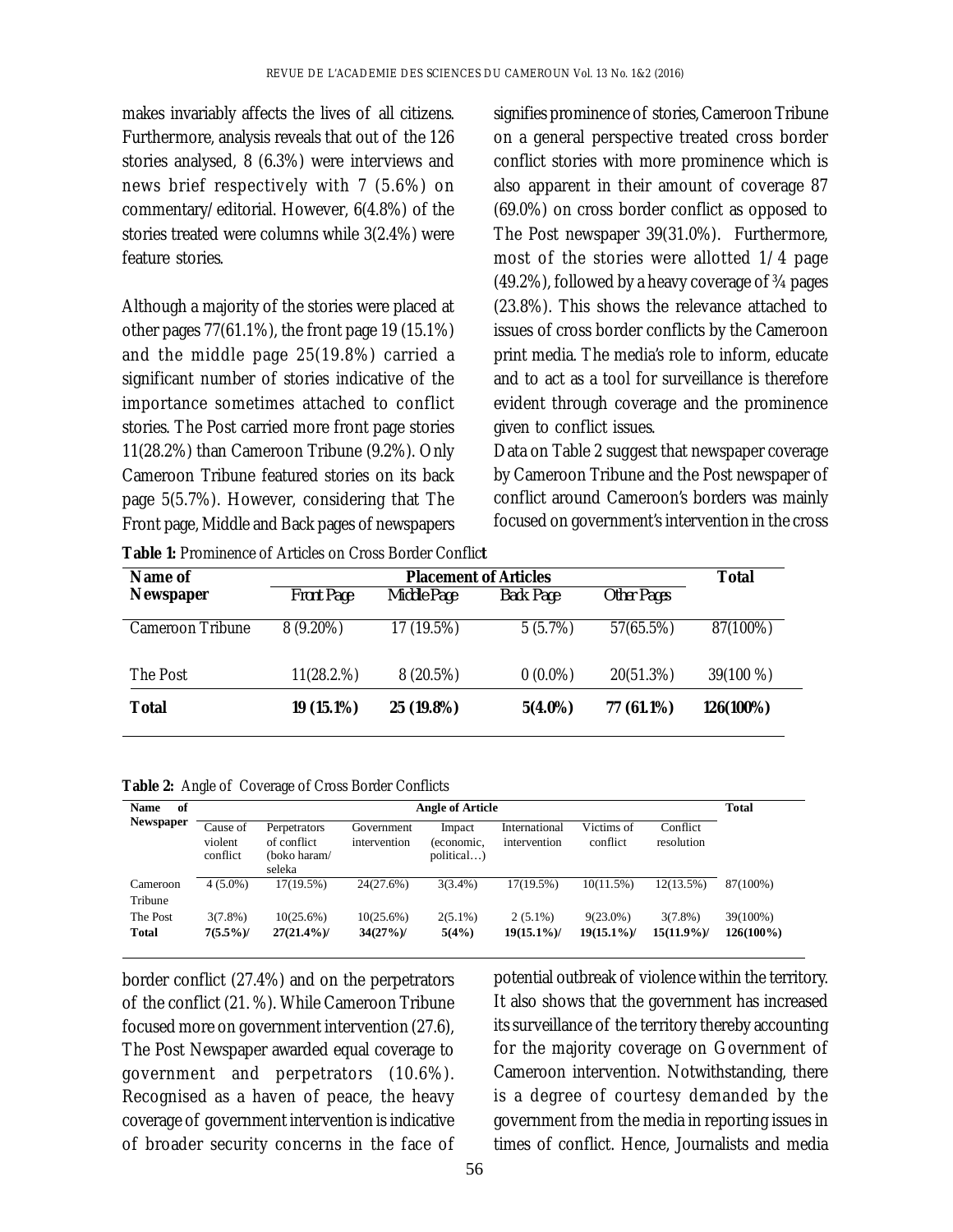houses have been given injunctions to avoid publishing or broadcasting any information that endorses the acts of Boko Haram or promotes their ideology This may account for the fact that print media coverage on cross border conflict is centred mainly on Government counter strategy (30.8%) as well as civilian casualty -death, refugee, property loss, rape (26.9%) and humanitarian intervention strategies (21.8%). Terrorist casualty 18(11.5%), local military casualty 12(7.7%) and international military casualty 2(1.3%) were the least treated issues in the newspapers. Therefore, following newspaper reports of The Post and Cameroon Tribune, one could conclude that between July to December 2014, Cameroon suffered very little loss in terms of human resources during its interventions in cross border conflicts and that the terrorists recorded more casualty rates.

**Table 3: Rank Order of Proximity of Impact of Cross Border Conflict**

| Impact         | Frequency (%) |
|----------------|---------------|
| Security       | 57(52.3%)     |
| Local politics | 18 (16.5%)    |
| Foreign Policy | 16 (14.7%)    |
| Financial      | 9(8.3%)       |
| Religious      | 4(3.7%)       |
| Health         | 3(2.8%)       |
| Culture        | 2(1.8%)       |
| Total          | 109 (100%)    |

A majority of the stories covered in Cameroon Tribune and The Post newspapers were directed towards security concerns (52.3%), followed by local politics (16.5%).These issues are of immediate concern as a result of the fact that Cameroon is directing huge parts of its budget to finance the war effort. The country is currently buying military hardware and recruiting more than 20.000 soldiers and 4700 policemen with the objective of reinforcing its military and surveillance capacities. Media coverage on cross border conflict in Cameroon is directed towards security since government effort is directed heavily on the safety of Cameroonians.

Notwithstanding, there are spillover effects of the crisis that affect culture (1.8%), health (2.8%) and religion (3.7%). These areas have been largely ignored irrespective of the heavy influx of refugees from the CAR, who approach our shores with religious biases that could negatively affect our hitherto peaceful religious coexistence. The impact of the country's financial commitment to cross border conflicts is also minimized (8.3%) irrespective of the fact that heavy sums that go to the military mean that other sectors including health, education and other social amenities will suffer neglect and reduced government spending. Reporting of the impact of cross border conflicts is therefore skewed towards military and security issues, while ignoring the larger social consequences of the conflict.

**Table 4: Pictorial Coverage on Cross Border Conflicts**

| <b>Picture Focus</b> | Frequency (%) |
|----------------------|---------------|
| Personalities        | 57 (45.2%)    |
| No picture           | 44 (34.9%)    |
| Civilians            | 13 (10.3%)    |
| Combat               | 6(4.8%)       |
| <b>Terrorists</b>    | $5(4.0\%)$    |
| <b>Others</b>        | $1(0.8\%)$    |
| Total                | 126 (100%)    |

Majority of the stories either carried pictures of personalities (45.2%) or had no pictures at all (34.9%). Only 5 (4.0%) stories contained images of the terrorists, 13 (10.3%) of civilians and 6 (4.8%) of actual combat. This is indicative of what is commonly referred to as 'armchair journalism'. It is evident from the data on Table 4 that Cameroon Tribune and The Post Newspapers were incapable of having pictures of actual events from the conflict sites. Based on evidence from international news reports, conflict stories are best accompanied by conflict pictures and not pictures of personalities far from the conflict site. It is also recognized that a picture is worth a thousand words, yet in their efforts to report the news on Cameroon's cross border conflicts, the two newspapers have failed to make use of this vital resource. The heavy use of personalities in the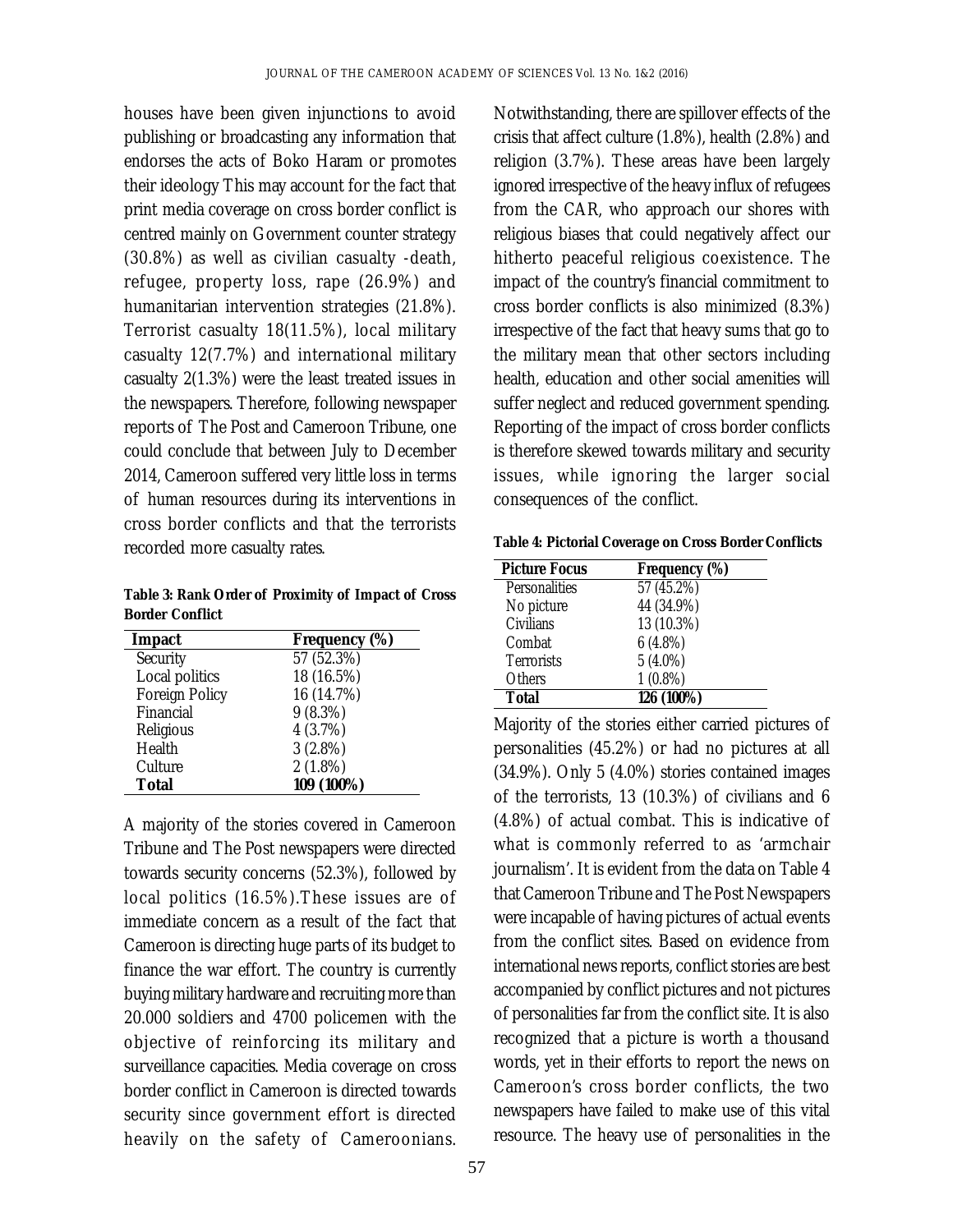photographs is also indicative of Cameroon's media history of personality news reporting. Rather than focus on what makes news, journalists have developed the tendency of focusing on personalities especially those in government.

# **Discussion**

# **The Media and Conflict Reporting**

While the BOKO HARAM and the CAR crises go on, the Cameroonian media as identified in its newspapers, radio stations and television channels, have tried to consistently provide the citizenry with updates on the fighting. Unfortunately, this coverage has been judged to be insufficient and incredible by some Cameroonians. The accusing fingers most often point to the Sate owned media that is mainly the CRTV and Cameroon Tribune.

 Many people feel that the number of deaths reported in the ranks of the Cameroonian military are far from the true numbers. It has equally been observed that the private press has been unable to report on the exact numbers of military deaths ie when it comes to reporting on Cameroonian casualties. This shortcoming has raised suspicions in the minds of Cameroonians. Moreover the Cameroonian media have failed to report on the fact that our youths are now being recruited to join the various militias wherein they lead the attacks against their own country as reported by Yahoo News (2015). The question to be asked therefore is: How do people rate the performances of the media in conflict reporting? It could be said that, the increasing use of media in covering conflict around the world has highlighted more than ever the power of the media to misinform, disinform, or manipulate the citizenry about what really happens in the battlefields. Sometimes the reporting even ends up promoting the crises.

A review of the activities of Radio Mille Collines in the Rwandan crises, the recruitment of young people through the Internet to join terrorist groups all over the world and the use of social media to showcase terrorist acts and popularize terrorism, is evidence of the fact that the media are powerful weapons during conflicts (Nassanga, 2007). The existence of conflicts necessitates media presence, which by their nature are required to play specific roles (Puddephatt, 2006).

The coverage of international conflicts from Iraq to Afganistan, Syria, Egypt, Libya, Sudan, Central African Republic, Nigeria and even America has revealed several sides to the coverage of conflicts by the media. Journalists are human beings and can emotionally be swayed to sympathise with one or the other faction that is engaged in a crisis. When this happens the reporting might end up being skewed. It is equally the case with a situation where for the protection of the national interest reporters are obliged to withhold information that they feel can embarrass the nation or cause insecurity. In such circumstances the journalist becomes an active participant in the conflicts and therein his coverage becomes a weapon targeting particular outcomes for particular vested interests (Puddephatt, 2006). Such biased coverage could derail peace efforts and thereby promote the violence it was supposed to curb. It has however been noted that international coverage of African conflicts often neglects the real needs of the people and rarely puts pressure on international community intervention. This is contrary to International media coverage of conflict in the Middle East, which according to Puddephatt (2006) has more often than not pushed the international community to intervene.

Clearly, there is a gap in scope and the intensity of coverage from international media. The question then arises as to how African media and in the case of this study, the Cameroon press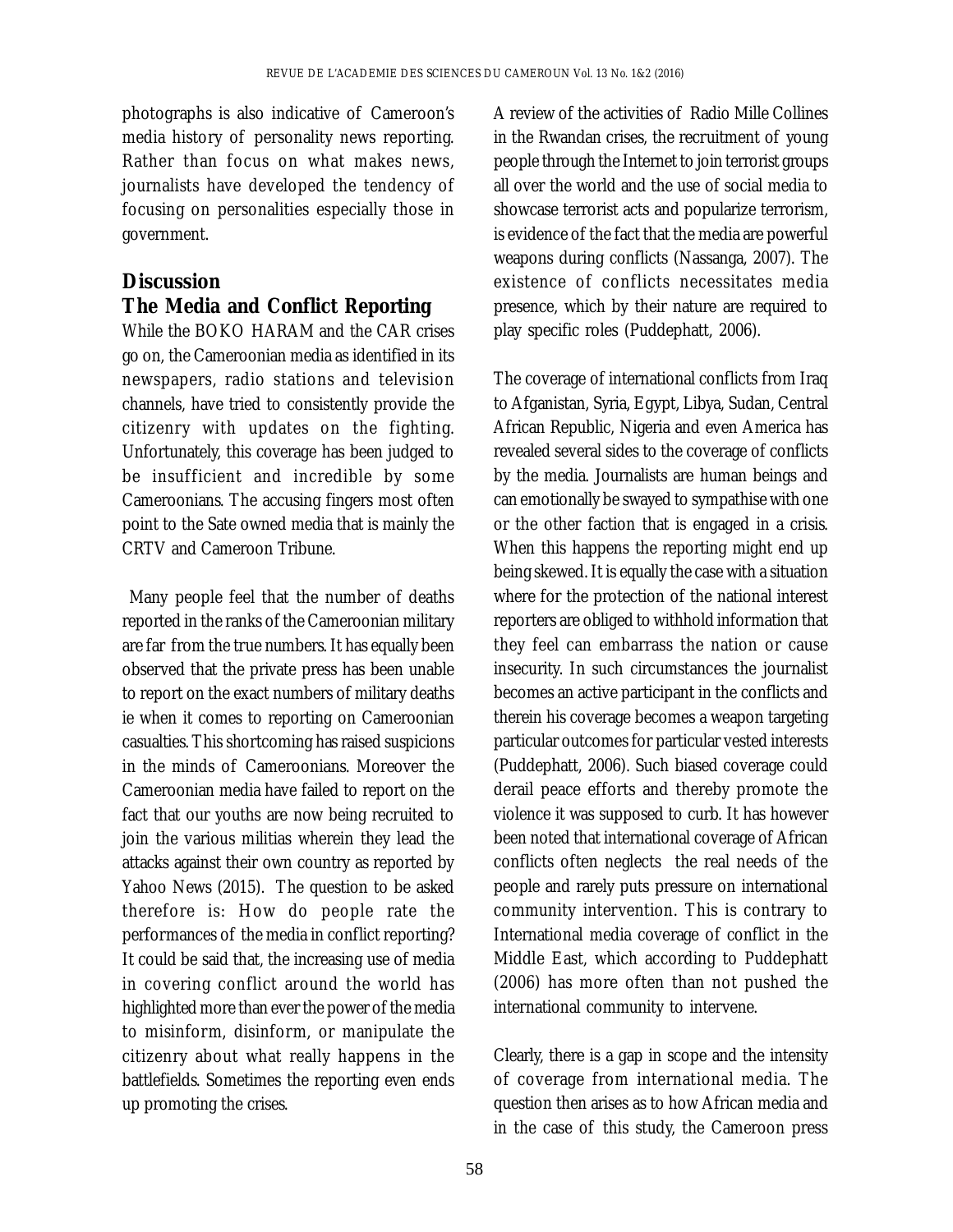attempts to close this gap in the coverage of local conflict. What the coverage of terrorism both by international media and terrorist organizations has shown is that the media is a powerful platform for addressing issues. The terrorist group ISIS has effectively used social media to extend terrorism into the sitting rooms of most families across the world through the gory images of beheadings and other forms of destruction. They have also used this same platform to sell enticing messages to naïve young people, who have been convinced to join the insurgency. Though late in the game, Western governments are making more efforts to use this same platform in addition to traditional media to counter the messages from ISIS. In Nigeria, Boko Haram has mostly used the media to communicate threats to Cameroon and other neighbouring countries that belong to the coalition to fight against it. War and conflicts have therefore moved from the physical spaces where they are fought onto a virtual space, where there seems to be more at risk than had previously been supposed.

This has led to the recognition that the power of the media having been so well executed to provoke and sustain conflict, can also be used to resolve conflict. This recognition has however not provided the answer to conflict reporting as policy makers take decisions about conflict according to their political whims. Notwithstanding, Journalists are left to report on issues depending the news value. Deciding on what constitutes news or newsworthy depends on the values which are formed by traditions, technology, organizational policy and economics (Dominic, 1999). Tanjong (2012) questions media balance in Cameroon, a value for professional journalism practice, when he asserts that journalists are sometimes compelled by internal and external forces to provide the public with information made available by government functionaries and corporate interest groups. However, Tanjong

(2012) believes that balance is attained by presenting facts supported by evidence as well as by presenting "both sides" of an issue (p. 31)which is hardly the case in conflict reporting. Professional journalism practice also requires journalists to report events based on the value of timeliness (newness), proximity (closeness), prominence (importance), consequence (effect) and human interest (appeal). In times of conflict, events that affect a great number of people have great news value (Dominick, 1999).The overall picture presented by *The Post* and *Cameroon Tribune* newspapers is that beyond a few local military casualties, Cameroon has the upper hand in its intervention efforts in the cross border conflicts. Statistically, local military casualty is 7.7% compared to terrorist casualty of 11.5%. Though the difference is not much, however in terms of loss of life, it is very significant. The concern with the protection of life may be one of the major reasons why both newspapers focused on reporting security issues. Notwithstanding, the minimal reporting and analysis of other effects resulting from the war is indicative of negligence on the part of the newspaper organs as well as a lack of concern over issues that affect the day to day living of the general public. It would have been proper for newspapers to provide more in depth analysis of the humanitarian crises in terms of the cost of caring for refugees, the possible problems that could arise from heavily populated refugee camps such as disease outbreaks, increased violence against women and girls including rape, and how local populations can contribute to mitigate the spillover effects of cross border conflicts.

Also of importance for media coverage of the impact of cross border conflicts is the effect of military spending on other sectors of the economy. How is investment in agriculture, health, education and other social amenities affected by an increased spending in military equipment and warfare? How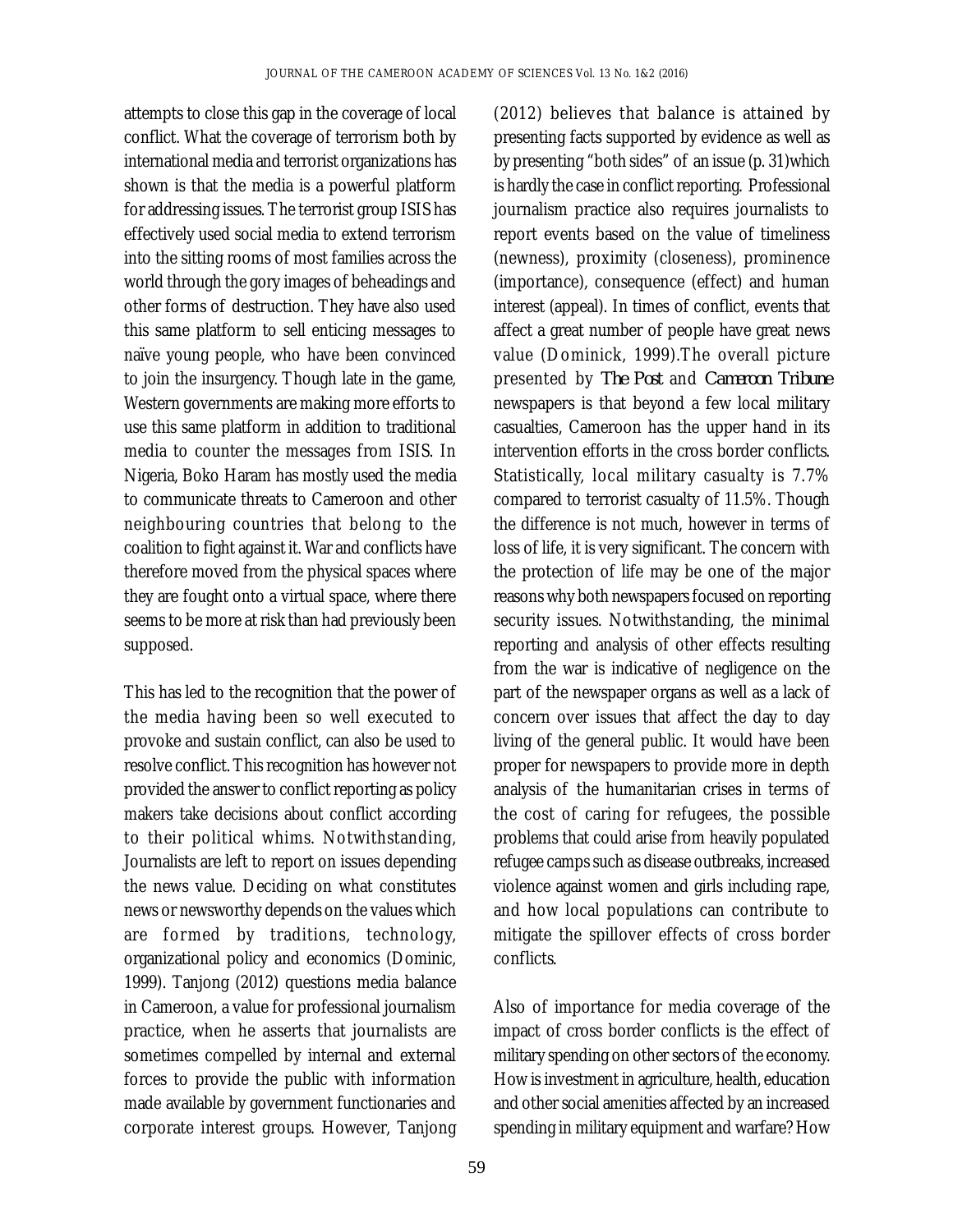does the government raise resources for such spending and why do generals and other top government officials stay quiet about military strategies that are intended to protect the general public? Such insightful reporting is what strengthens the media's surveillance function. They raise questions on issues of concern that may not be visible to the public at a given time.

Futhermore, focusing more on government intervention could also be interpreted to mean that the media was more interested in providing assurance to the public of the government's capacity to prevent the crisis from overflowing the borders and extending into its hitherto peaceful territory. Peace has been lauded as one of Cameroon's greatest achievements in a sub region rife with violence and conflict. It is the overriding theme of every government interaction and this is reflected in the focus of coverage in Cameroon Tribune and The Post Newspapers. From the angle of the story to the density of coverage and the degree of impact covered, majority of the stories are focused on security and government action.

## **Conclusion**

The evident conclusion that can be drawn from this study is that Cameroon Tribune and The Post Newspapers, which represent some of the most widely read newspapers have not made significant efforts to present the total picture of the conflicts around Cameroon's national boundaries. Events of such magnitude that have gone on for a number of years, consumed significant financial resources and led to the loss of life and threatens the country's national sovereignty deserve more and better coverage than has been evidenced so far.

Based on the newspaper reports, security is visibly a priority area. Though true, there are other priority areas that could have been addressed and

developed by the newspapers. Issues relating to spending on social amenities, corruption in the public service that facilitates arms trafficking through the national territory, the exposure of local populations to imported diseases from refugees, the contributions of local populations to this humanitarian crisis and the mobilization of citizens towards a united war effort. These newspapers have left themselves open to accusations of biased reporting or incapacity in reporting cross border conflicts.

The heavy use of personalities in news reports also questions the validity of the stories they accompany. It would have been expected that Cameroon Tribune and The Post Newspapers send reporters to the areas where the conflict is ongoing in order to have eye-witness accounts of the conflict, suitable pictures that support the stories and factual accounts of military interventions and casualties. When it is left for ministers and government officials to say what the news is, the credibility of the newspaper is called to question.

## **References**

Arieff, A. (2014). Crisis in the Central African Republic: Congressional Research Service, Amerind Publishing Co.

Berelson, B. (1952). *Content analysis in communication research,* New York: The Free Central African Republic: a "forgotten" crisis returns to the fore; http//peacemaker.un.org (2013) Congo-Brazzaville. *The Lancet* 356: 1762.

Dauda, M. (2014). The Effect of Boko Haram Crisis on Socioeconomic Activities in Yobe State; Valley International Journal, *The International Journal of Social Sciences and Humanities Invention*,1(4), 251-257.

Edeani, D.O. (1994). Nigerian Mass media Coverage of Conflict Situations in the West African Sub-Region. *African Media Review, 8* (1).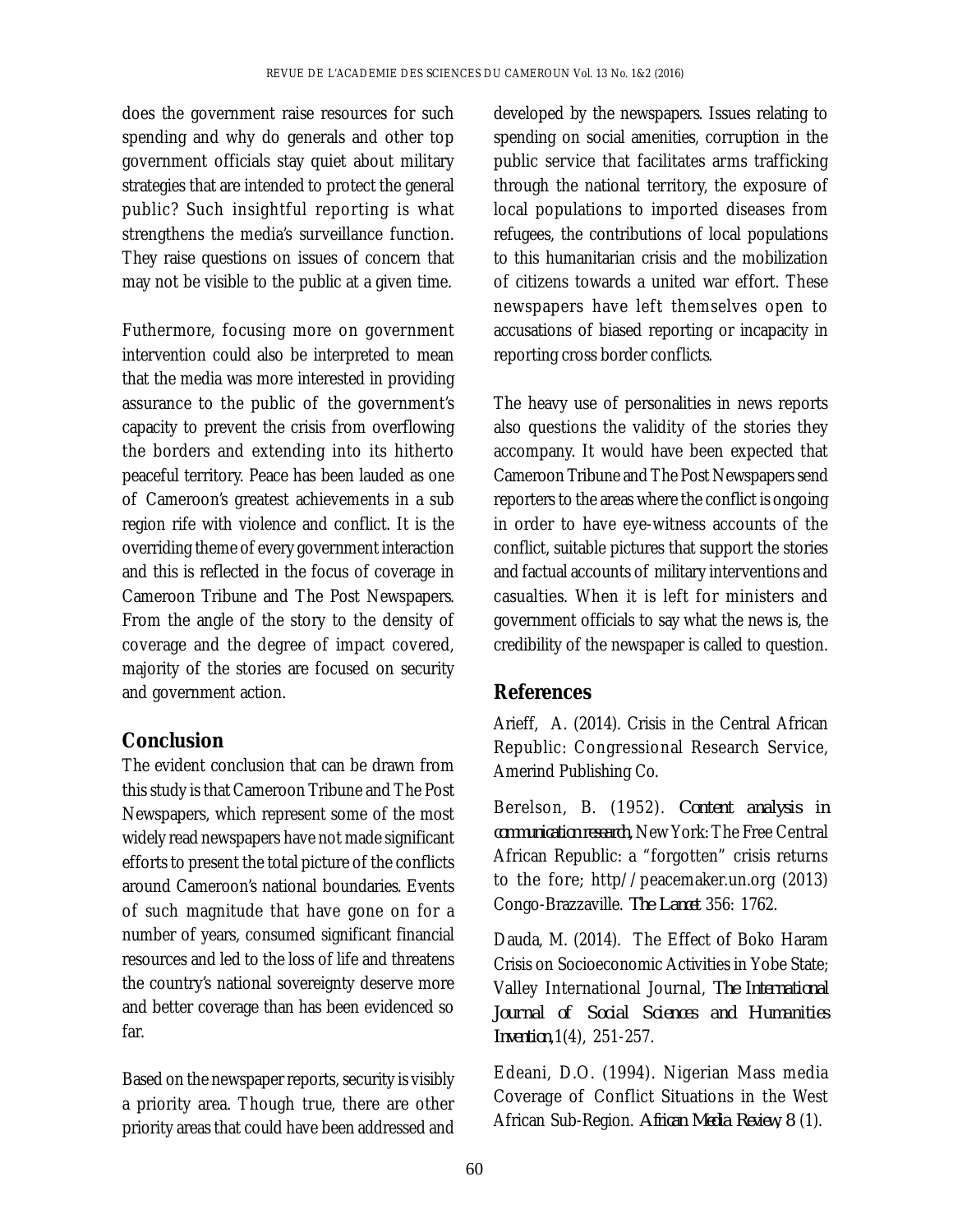Eti, C. I. (2009). Objectivity and Balance in Conflict Reporting: Imperatives for the Niger Delta Press, *The Journal of Pan African Studies*, 3(3), 91-104.

Galtung, J. (accessed online, 2015). How Should Media Handle Conflict?

Genesis of the crisis in the Central African Republic; <http://pambazuka.org/en/category/> features/90348

Giroux J., Lanz D. & Sguaitamatti D. (2009). The Tormented Triangle : The Regionalisation Of Conflict In Sudan, Chad And The Central African Republic, Working Paper No 47 –Regional and Global Axes of Conflict, Center for Security Studies, ETH, and SwissPeace *Handbook of Social Psychology* (2nd ed.) p.596-692), Vol.II, New Delhi.

History Of Boko Haram In Nigeria – Sponsors & Leaders of The Jama'atul Ahlus Sunna Lid Da'awatis Jihad; ttp://naijagists.com.

Holsti, O.R. (1968). Content Analysis. In G.Lindzey & E.Aronson (Eds.), The Handbook of Social Psychology (2nd ed.) (p.596-692), Vol.II, New Delhi: Amerind Publishing Co.

WPR (2004). *Reporting for change: a handbook for local journalists in crisis areas.* London, The Institute For War & Peace Reporting retrieved from *http:/ /[www.religionlink.com/wp-content/uploads/2015/](http://www.religionlink.com/wp-content/uploads/2015/) 07/IWPR-crisis-reporting-handbook-ENGLISH-ONLY.pdf.*

McGodrick, A. & Lynch, J. (2000). Peace Journalism: What is it? How to do it. [www.reportingtheworld.org.](http://www.reportingtheworld.org.)

McQuail, D. (1983). Mass Communication Theory: An Introduction. London, SAGE publication.

Nassanga G.L (2007). Peace Journalism Applied: An assessment of media coverage of the conflict in Northern Uganda*. Conflict and Communication Online, 6*(2).

OCHA (2014) Central African Republic Crisis and its Regional Humanitarian Impact: An overview of needs and requirements

Odine, M. (2013). Media Coverage of Conflict in Africa. *Global Media Journal*, 2, p. 201-225.

Onuoha F.C (2014). A Danger not to Nigeria alone –Boko haram's Transnational reach and regional responses. Friedrich-Ebert-Stiftung.

OSCE-RFOM (2015). Conference on Journalists' safety, media freedom and pluralism in times of conflict. Vienna, Hofburg conference centre.

Pham, J. P. (2012). Boko Haram's Evolving Threat; Africa Security Brief No 20/April 2012

Phil Moore (2014). Central African Republic Crisis and its Regional Humanitarian Impact; http:// [www.unocha.org/crisis/central-african-](http://www.unocha.org/crisis/central-african-) republic Press

Puddephatt A. (2006) Voices of war: Conflict and the role of the media. Report of International Media Support (IMS 2006). https:// [www.mediasupport.org/wp-content/uploads/](http://www.mediasupport.org/wp-content/uploads/) 2012/11/ims-voices-of-war-2006.pdf

Salignon, P. J-C., Carol, J. Liu, Legros, D., Brown, V. & Ford, N. (2000). Health and War in Congo-Brazzaville. *The Lancet 356,* 1762.

Salignon, P. J-C.Cabrol, J. Liu, D. Legros, V. Brown and N. Ford. (2000). Health and war in

UNHCR (2015). Global Appeal Update

Shah, A. "Conflicts in Africa." *Global Issues*. 27 Sep. 2014. Web. 27 Aug. 2015. [<http://](http://) [www.globalissues.org/issue/83/conflicts-in](http://www.globalissues.org/issue/83/conflicts-in-)africa>.